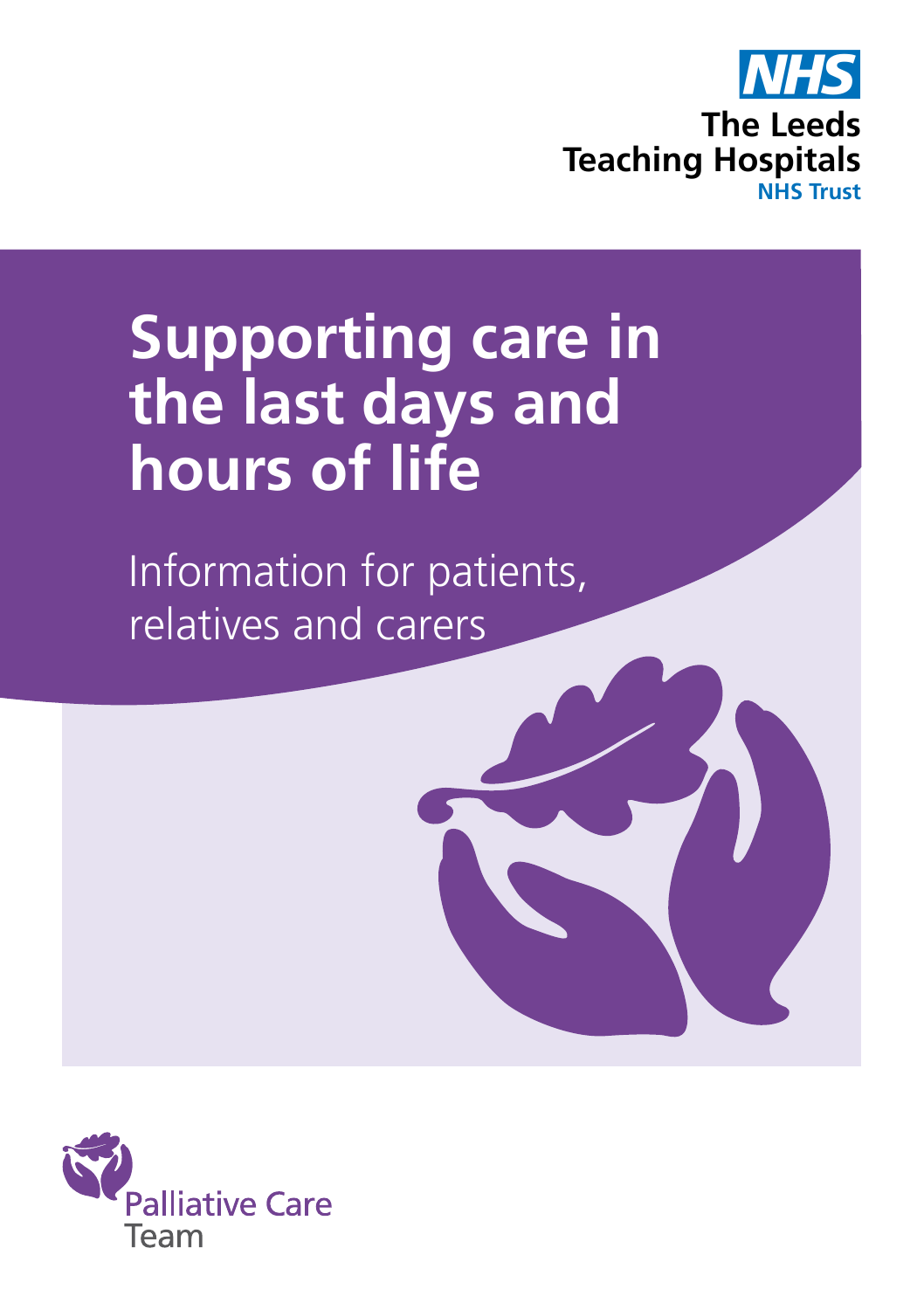

**Some suggestions about how you could be more involved can be found throughout this leaflet in boxes like this. For the purpose of this leaflet, when we say relative, we refer to not only relatives of the patient, but also friends and carers.** 

## **The doctors and nurses will have explained to you that there has been a change in your relative's condition.**

They believe that the person you care about may now be dying and in the last days or hours of life. This is a difficult and emotional time for everybody. It may be hard to know what to say. Nurses, doctors and other ward staff will work as a team to support your relative and are here to help you talk through any worries and concerns. This leaflet will provide you with some explanation about what your relative may experience at this time.

The ward staff will do all that they can to help, making sure that your relative is comfortable and always treated with dignity and respect. Staff will always try to respect your privacy.



**Please share any known prior wishes with the ward staff. This may include what is important to your relative, for example, where they would wish to be cared for at the end of their life.**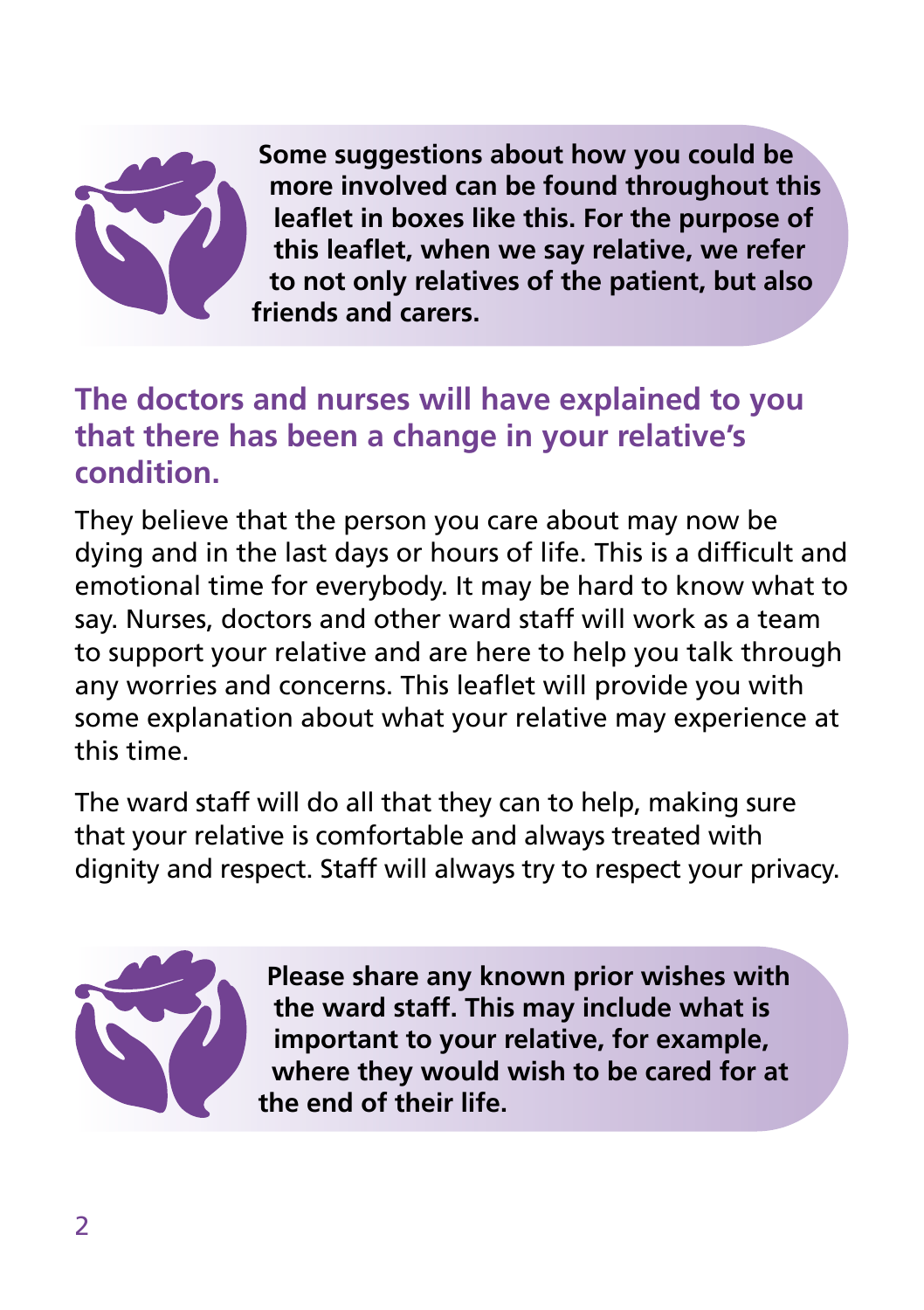# **Planning care**

Plans of care are made by ward staff, working closely with the patient and those who are important to them. Everyone has a care plan tailored to their needs and wishes. The care plan includes things that are important to your relative, and it helps to communicate these so that the care is consistent. You and your relative will be involved in discussions regarding the plan of care. All decisions will be reviewed regularly and changes made as needed.

# **Benefits and burdens**

Hospital staff aim to do what is best for patients. However, all care and treatments come with both potential benefits and burdens. For example, some medications have side effects, taking blood tests could cause pain and getting out of bed might take a lot of physical effort. When a person is unlikely to get better, all care and treatments are reviewed to make sure that burdens of care and treatments do not outweigh the potential benefits.

**Tell us anything you think may help the hospital ward staff care for your relative. For example, leaving a light on at night, or using a pillow from home.**

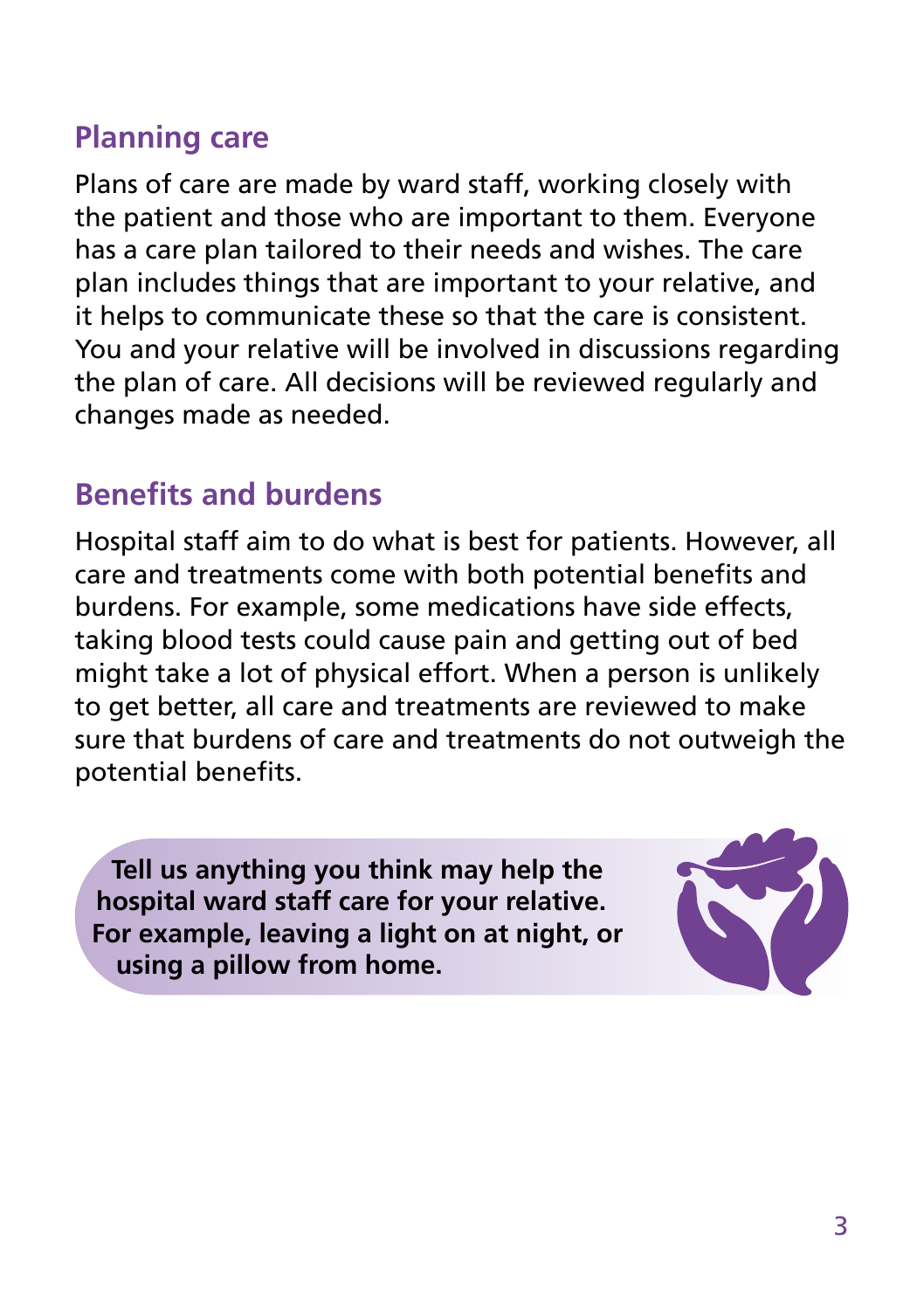# **Medicines**

Your relative may have been taking some medicines for a long time. Ward staff will discuss with you whether some of these can be stopped if they are no longer helpful. Your relative will be monitored for symptoms. Medicines may be given, and common side effects will be explained. Enough medication will be given for the persons comfort, and no more than is needed will be given.

# **Syringe pump**

If your relative has difficulty swallowing, medicines can be given as an injection or in a syringe pump (a small portable pump). A syringe pump gives a steady dose and may contain more than one medicine at a time. Medicines will not be given unless they are needed.

# **Symptoms**

There are some common symptoms that someone in the last days and hours of life may have, although not everyone who is dying will experience them.

#### **Pain**

Even if your relative cannot tell us, it is often possible to tell if they are in discomfort by looking at their facial expressions and movements.

If they are in pain, ward staff will look for the cause. There are several ways of relieving discomfort, e.g. a change in position. Medication may also help and can be given when needed.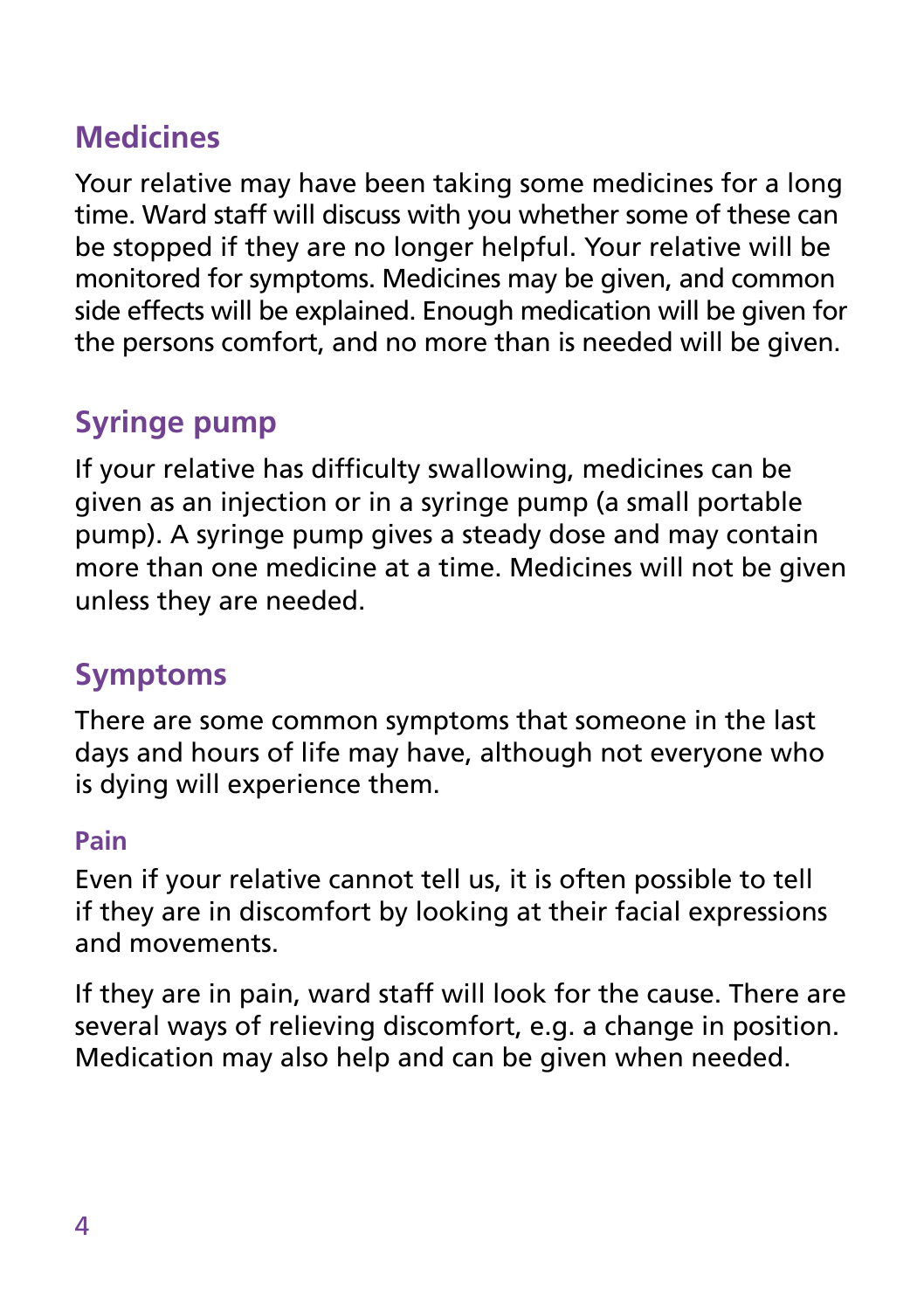#### **Restlessness and agitation**

When people are dying, they may become confused or restless. They may experience hallucinations which can sometimes be familiar and comforting, however, if they are upsetting, these symptoms can usually be relieved.

Gently reassuring your relative by holding their hand, talking to them and reminding them of where they are and that they are safe can help. Sometimes your friend or relative may just want some peace and quiet. At these times you may help by keeping visitors, noise and physical contact to a minimum.

When reassurance or changing position doesn't help, nursing staff can give medicine to relieve the symptom. Staff should explain to you that the medicine is likely to make your friend or relative more sleepy.

**Your relative may be reassured by some favourite music, or items from home, such as some photographs, a blanket or a radio. Some people are comforted by a hand or foot massage or hearing the voices of family and friends.**

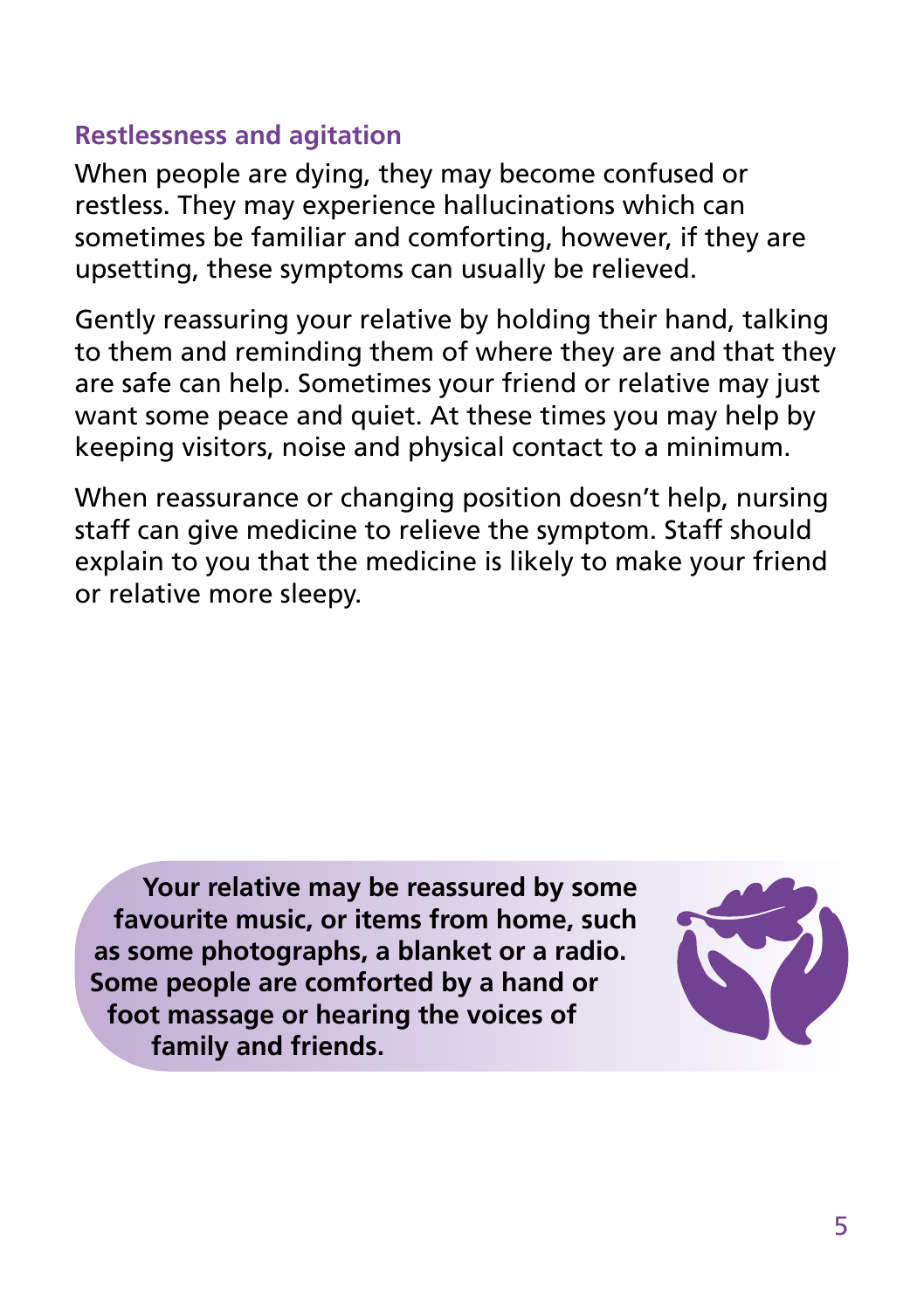## **Noisy breathing**

Your relative may have a noisy rattle to their breathing. This is caused by a build-up of mucus and saliva in their chest or throat, which they can no longer cough up or swallow. Listening to noisy breathing can be upsetting. However, much like a person who snores when they are asleep, it is unlikely to be causing distress to your relative. If your relative does become distressed by this, changing their position is often the best way to try and help. There are also medications that can be given.



**If your relative becomes distressed with their breathing, press the nurse call bell or find someone to help. Sometimes reassurance, opening a window or using a fan can help.**

## **Breathlessness**

Should breathlessness be experienced there are simple measures that may help. These can include opening a window, using a fan or changing position. There are also medications that can be given to help with breathlessness. Oxygen requirements may be reassessed and whilst it may be useful for some patients, for others, oxygen may no longer be needed.



**If you feel at any point that your relative is experiencing any symptoms or discomfort of any kind, please tell a member of staff as soon as possible.**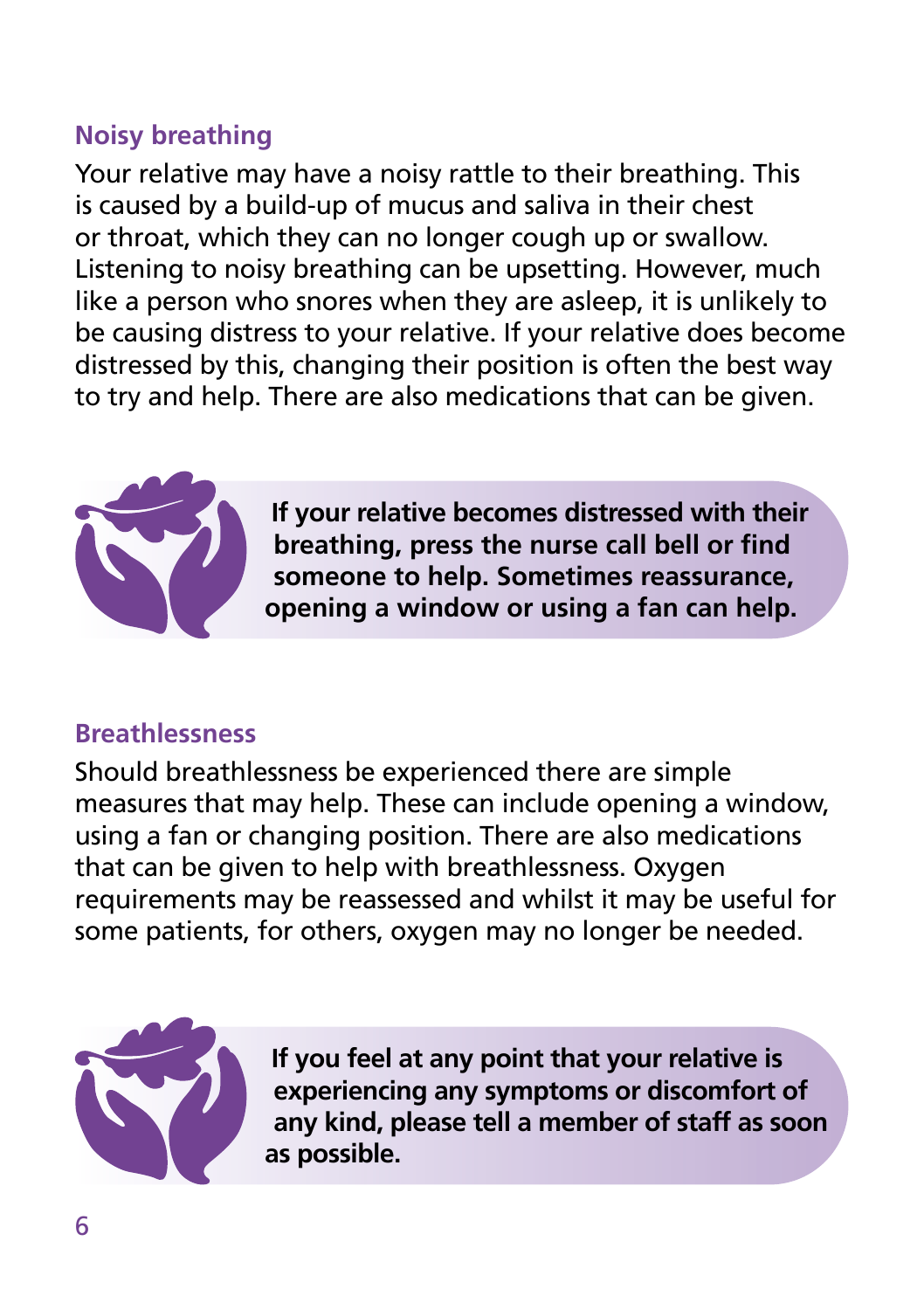## **Religious/spiritual/cultural needs**

The plan of care for each person needs to include what gives shape and meaning to life. Please let staff know if there are values, beliefs, rituals and traditions that are important to your relative.

**Tell us about any religious practices, rituals or music your relative likes, or if seeing a pet could help? Please talk to staff about anything that you think is important.**



The chaplaincy team provides spiritual care and pastoral support to people of all faiths and none. They can help you answer any questions that you may have or simply provide a listening ear. If you feel you would benefit from talking to a chaplain, please ask a member of staff to arrange this.

**Your relative may prefer to be cared for in a side room. The ward staff will try their best to accommodate this. However a room may not always be available.**

## **Respecting your privacy**

Ward staff recognise that precious time you have with your relative is now short. Ward staff may not enter the room as often and limit interventions that are no longer helping. They will respect your privacy and try not to disturb you.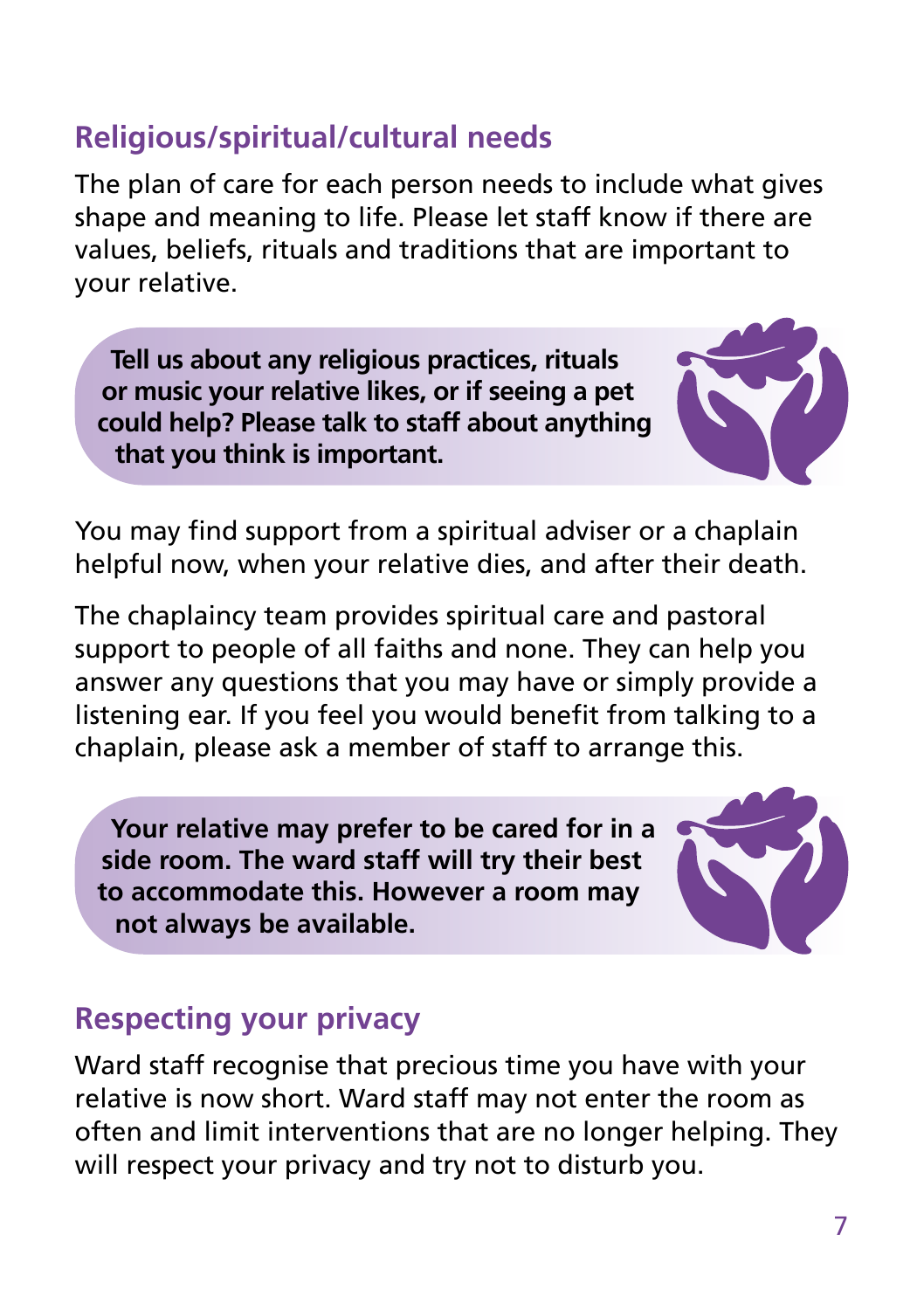

**If at any point you need a member of staff, for your relative or for yourself, please press the nurse call button.**

## **Comfort measures**

## **Repositioning/Turning**

If your relative is unable to move themselves, ward staff may need to help with a change of position. Regular repositioning can help prevent bedsores. However, if your relative is comfortable, ward staff may think that moving them regularly could cause some discomfort. In this case, your relative may only be repositioned when they are uncomfortable or need a wash and / or a change of clothing.

#### **Observations**

Some observations, for example blood pressure and blood tests, may no longer help and may cause distress. Where this is the case they will be stopped. Ward staff will focus on those observations necessary for comfort.

#### **Going to the toilet**

Your relative may not be strong enough to use a toilet or commode. The bowels can slow down and do not open as often. The bladder can pass less urine, which can be very dark in colour. Occasionally, your relative may lose control of their bowels and bladder. Pads may be used by ward staff to keep your relative as clean, dry and dignified as possible.

Sometimes people who are dying are unable to open their bowels or pass urine and this may cause them distress. The ward staff will monitor your relative for constipation and may give pain killers or suppositories if needed. If your relative is unable to pass urine, it may be more comfortable for them to have a urinary catheter inserted.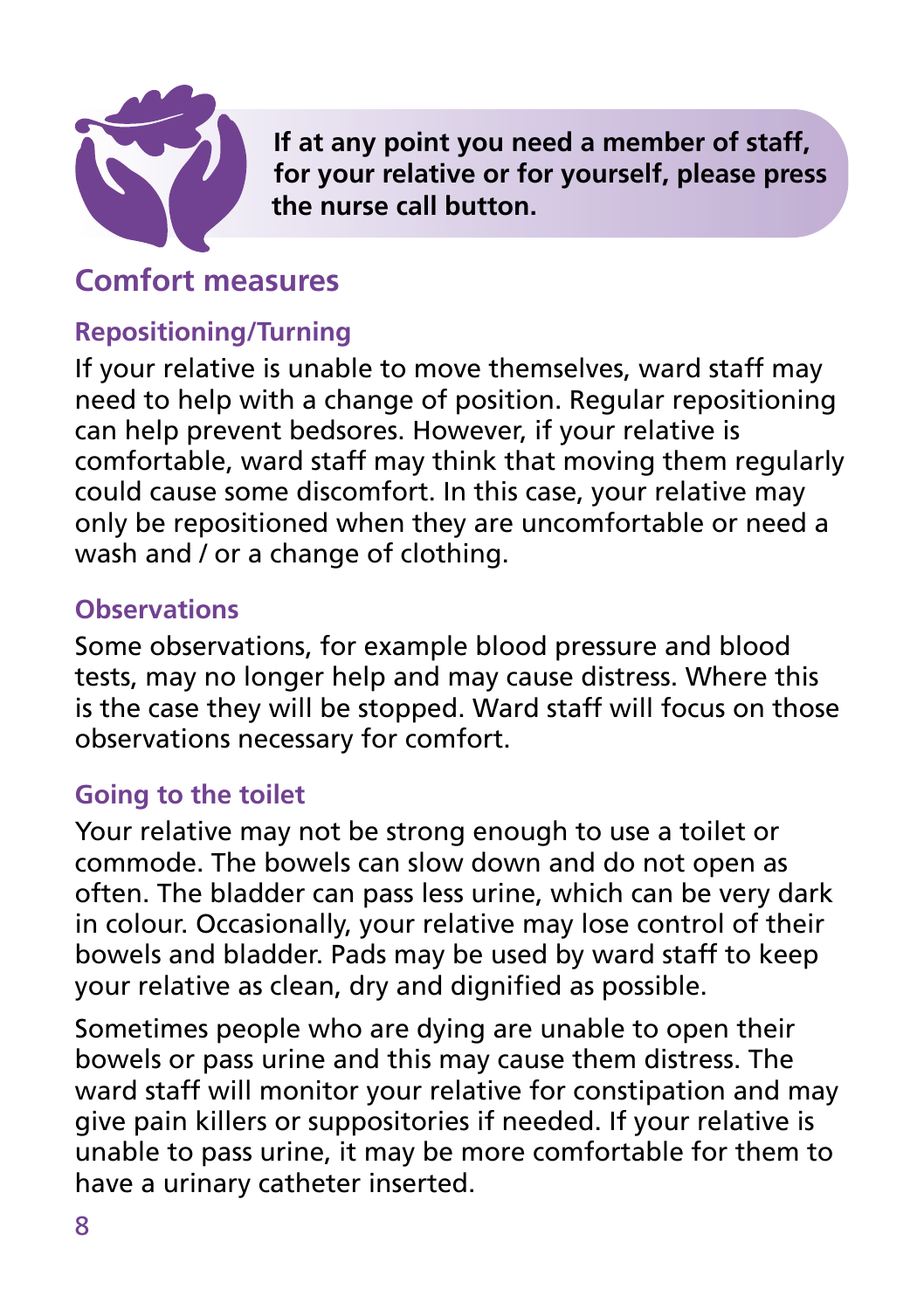#### **Mouth care**

Your relative's mouth may become dry. This is usually because they are more sleepy and breathing through their mouth, rather than as a sign of dehydration. Moistening the mouth with water, brushing the teeth and applying lip salve can help. Ward staff will provide mouth care regularly.

**If you would like to help with mouth care for your relative, please tell the ward staff. Some people who cannot swallow may want to have mouth care given with their favourite drink rather than water.** 



## **Changes which can occur before death**

It can be worrying if you don't know what to expect at this time. Every person's death is different. However, there are some signs or changes that can show when a person may be near to death.

#### **Changes in Breathing**

The breathing pattern can change as the body slows down. Breathing may be fast, shallow or deep and there may be pauses between breaths. You may notice the abdomen (tummy) muscles rise and fall instead of the chest. If breathing appears laboured, remember that this is more distressing to you than it is to your relative.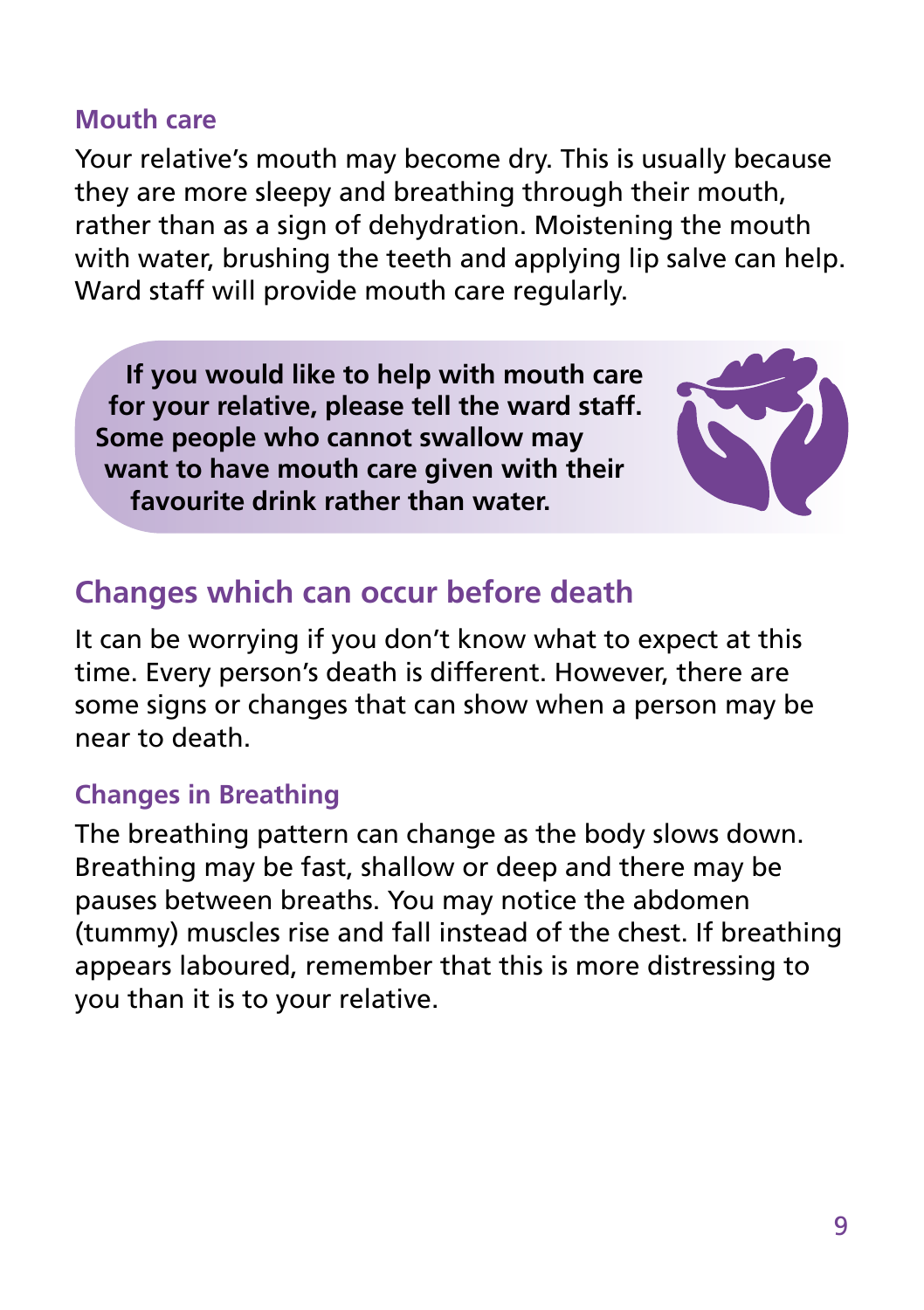#### **Appearance**

A dying person's skin may change colour, it can also change temperature and become hot, moist or slightly cool before they die. Sometimes when a person stays in bed for a long time or their organs aren't working normally, fluid can collect in the arms or legs and they become swollen.

## **Reduced need for food and drink**

As people approach the end of their life, some may find the effort of eating and drinking too much. Your relative will be supported by ward staff to eat and drink for as long as they are able and wish to do so.

When your relative no longer needs or wants to eat and drink it can be hard to accept, even when we know they are dying. Their body may not need or be able to use food and fluid in the same way anymore. In this case, your relative may not feel hungry or thirsty and may be more comfortable not eating or drinking at all.

Some people may benefit from fluids given by a drip, but for some people, fluids might make them uncomfortable. The doctors will decide whether or not fluids may make your relative more comfortable and will discuss this with you.



**You can help by offering your relative food and drink if they want it and letting them refuse it if they don't.**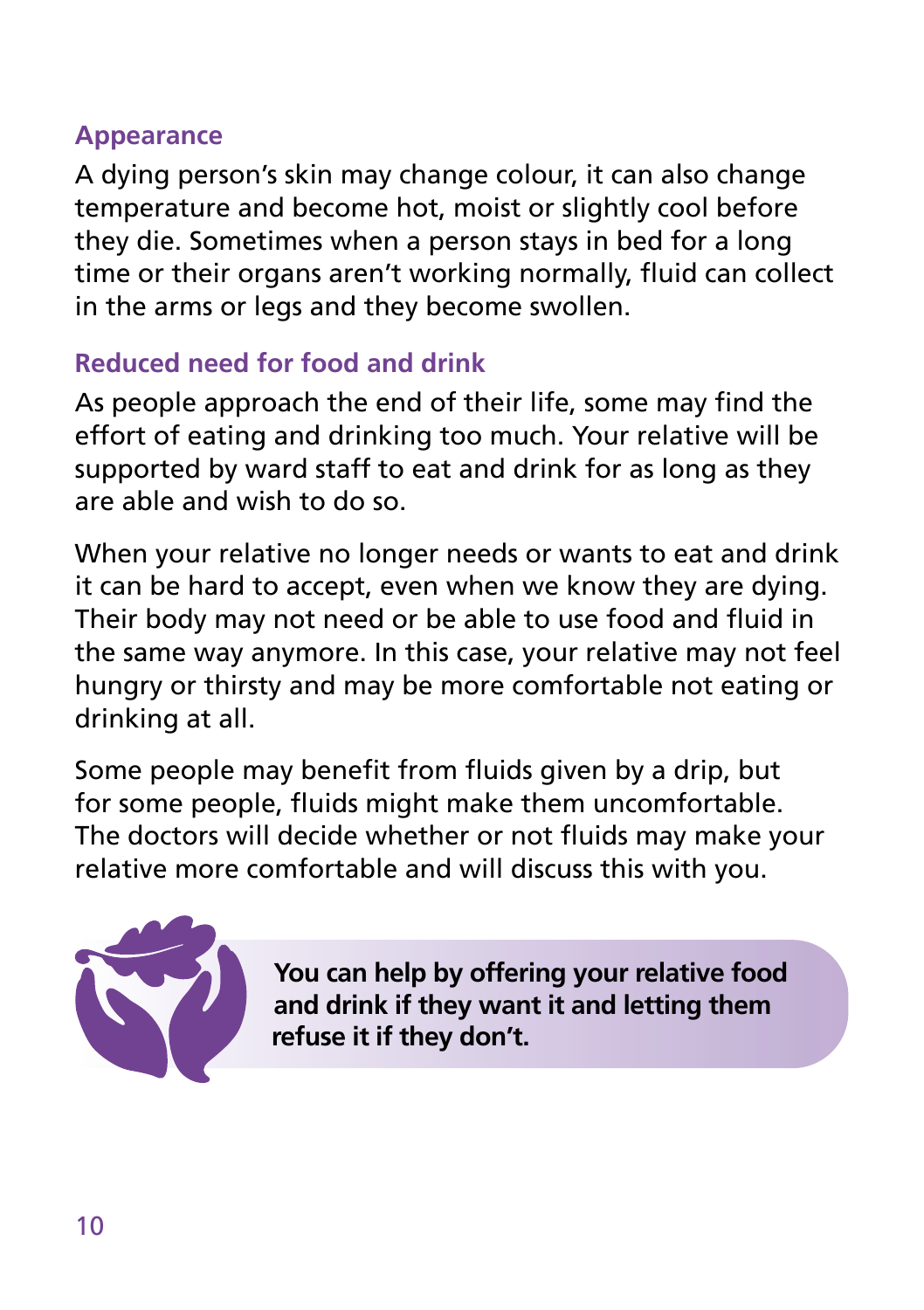### **Sleeping and drowsiness**

Your relative may spend more time sleeping and can sometimes be drowsy when they are awake. This change can be gradual, but sometimes it can happen more quickly.

It can be upsetting if your relative is sleeping when you're visiting. However, simply being together can be a great comfort to you both.

Eventually your relative may become unconscious. Sometimes this may be for a few hours; some people can be unconscious for a few days.

**It is widely believed that people who are dying may still be able to hear. It may be comforting for your relative to be spoken to, read to or to listen to music, even when they are no longer awake.**



# **Care after death**

After a person has died the ward staff will speak to you about what happens next and provide you with an information booklet called 'What to do after someone has died'. You will be given time to spend with your relative. Please speak to the nursing staff if there are any spiritual, cultural or practical wishes you wish to discuss.

**Please speak to the nurse or doctor if you have any concerns or questions.**

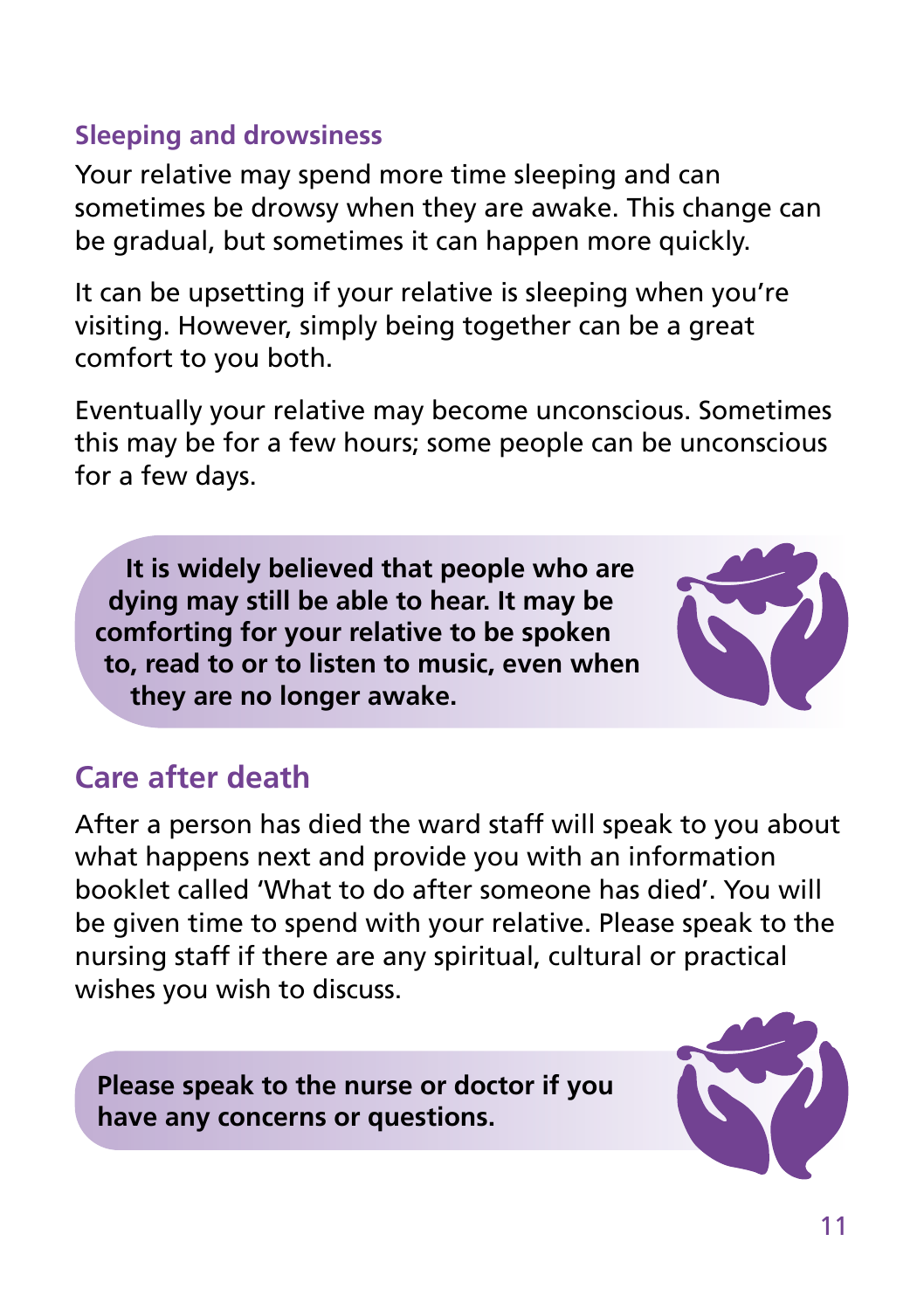At Leeds Teaching Hospitals Trust, we don't just care for our patients, also we care about the people close to our patients as well. We are here to support you, in any way we can.





have found this leaflet helpful at this difficult time. **S** upporting care leaflet - we hope you If you would like this information leaflet in another language, please visit: *https://www.leedsth.nhs.uk/ patients-visitors/patient-and-visitor-information/patientinformation-leaflets/* and select the BrowseAloudTM Icon.



U nderstanding your needs - please inform the ward staff of any specific needs you have. P There is space on page 14 and 15 for you to write down any questions or concerns. Ward Contact Number:

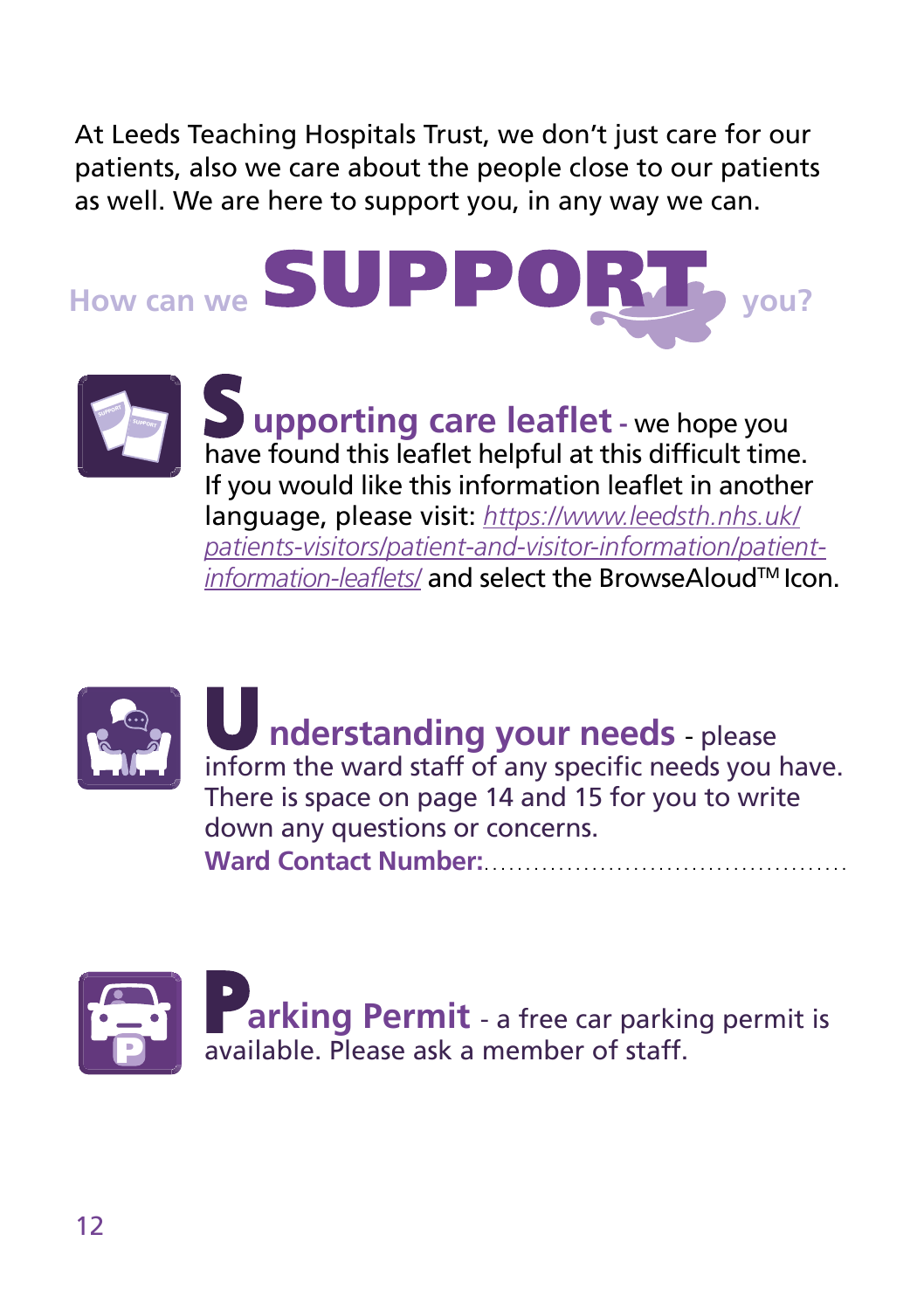

**Location of Room(s) for your use:**



**ffer a comfort care pack** - a comfort care pack can be offered if you are staying overnight or for long periods throughout the day. Visiting should not be restricted, please discuss with ward staff. Overnight accommodation may be available. Please speak to a member of staff.

.............................................................................





**ea & Coffee** - please feel free to ask staff for a cup of tea or coffee. **Nearest place to obtain food and drink:**

.............................................................................

Please ask a member of staff to help complete the information on pages 12 & 13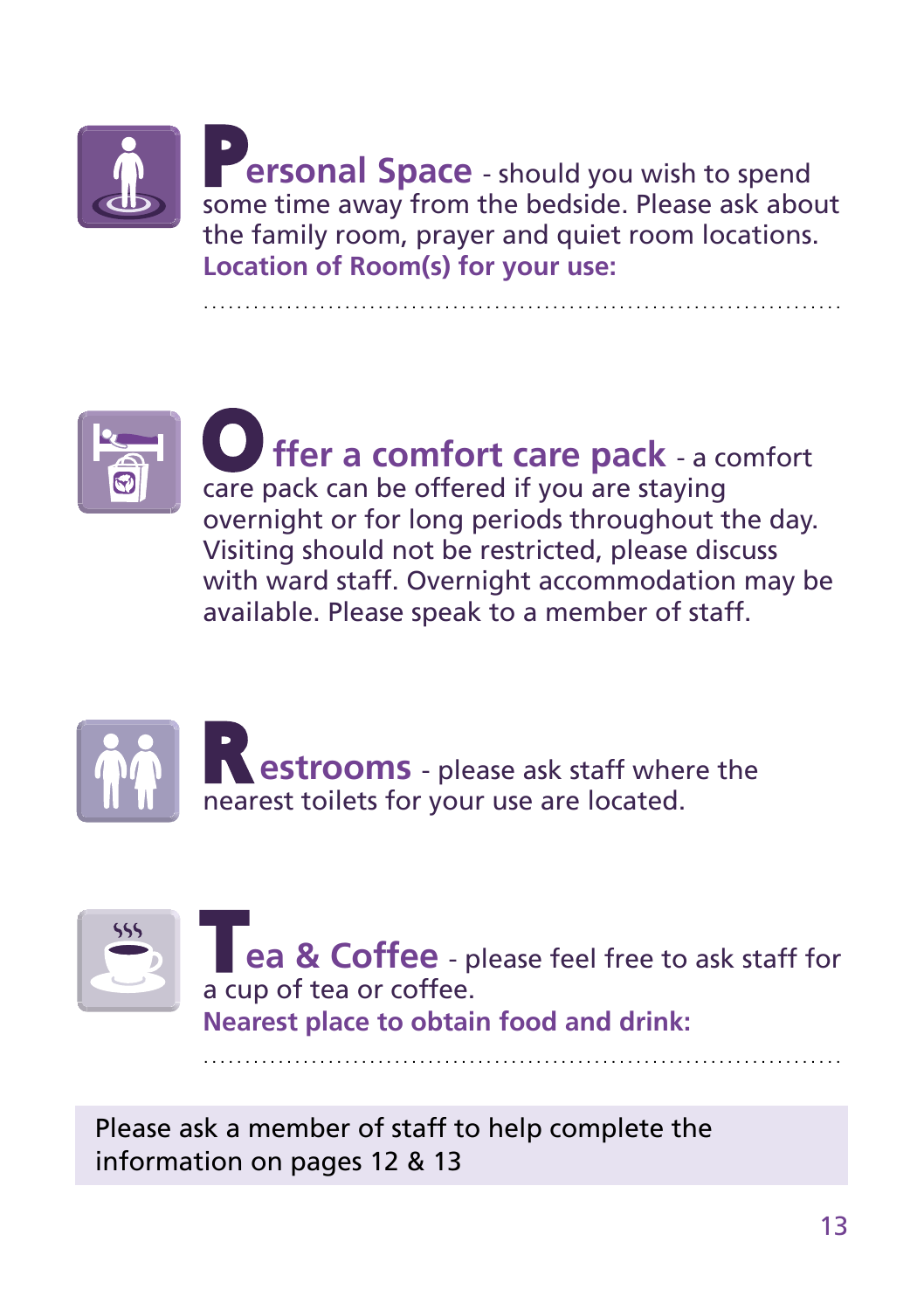# Below is some space for you to write anything to remind you of questions you would like to ask.